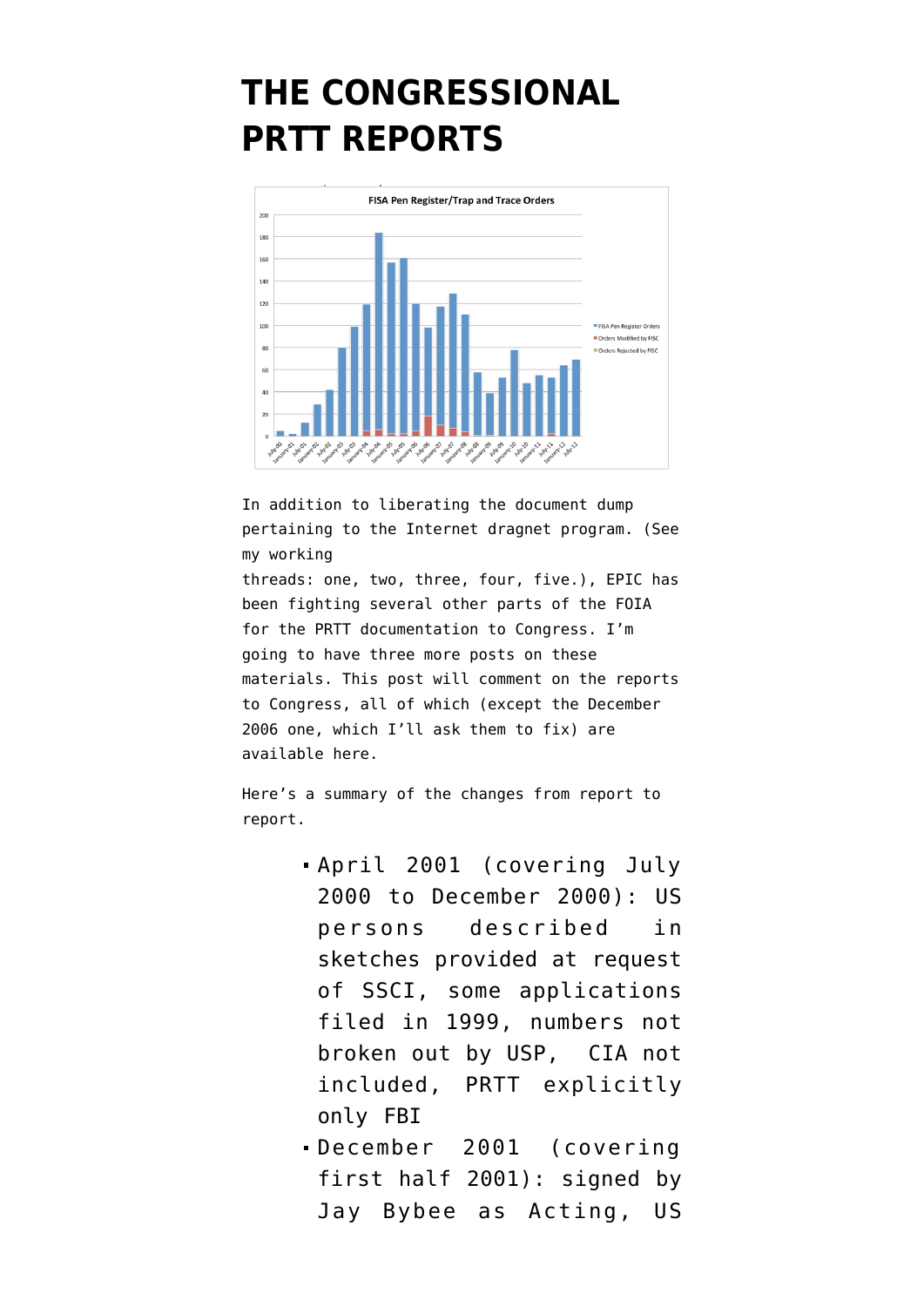persons described in sketches provided at request of SSCI, PRTT explicitly only FBI

- [April 2002](https://www.epic.org/foia/doj/pen-reg-trap-trace/003.%2029%20April%202001%20SAR%20%5BPRTT%20pages%5D-OCR.pdf) (covering second half 2001): signed by Larry Thompson as Acting, 7 applications filed after PATRIOT, includes descriptions of the investigations as well as of USPs, CIA not included, PRTT explicitly only FBI
- [December 2002](https://www.epic.org/foia/doj/pen-reg-trap-trace/004.%20December%202002%20SAR%20%5BPRTT%20pages%5D-OCR.pdf) (covering first half 2002): signed by Ted Olson as Acting, CIA not included, PRTT explicitly only FBI
- [September 2003](https://www.epic.org/foia/doj/pen-reg-trap-trace/005.%2017%20September%202003%20SAR%20%5BPRTT%20pages%5D-OCR.pdf) (covering second half of 2002): stop providing sketch of each American targeted; signed by John Ashcroft, CIA not included, PRTT explicitly only FBI
- [December 2003](https://www.epic.org/foia/doj/pen-reg-trap-trace/006.%20December%202003%20SAR%20%5BPRTT%20pages%5D-OCR.pdf) (covering first half of 2003): signed by John Ashcroft. mostlyredacted delayed PRTT approval for one target, CIA not included, PRTT explicitly only FBI
- [September 2004](https://www.epic.org/foia/doj/pen-reg-trap-trace/007.%20September%202004%20SAR%20%5BPRTT%20pages%5D-OCR.pdf) (covering second half 2003): transmittal letters not included, not mentioned, CIA not included, PRTT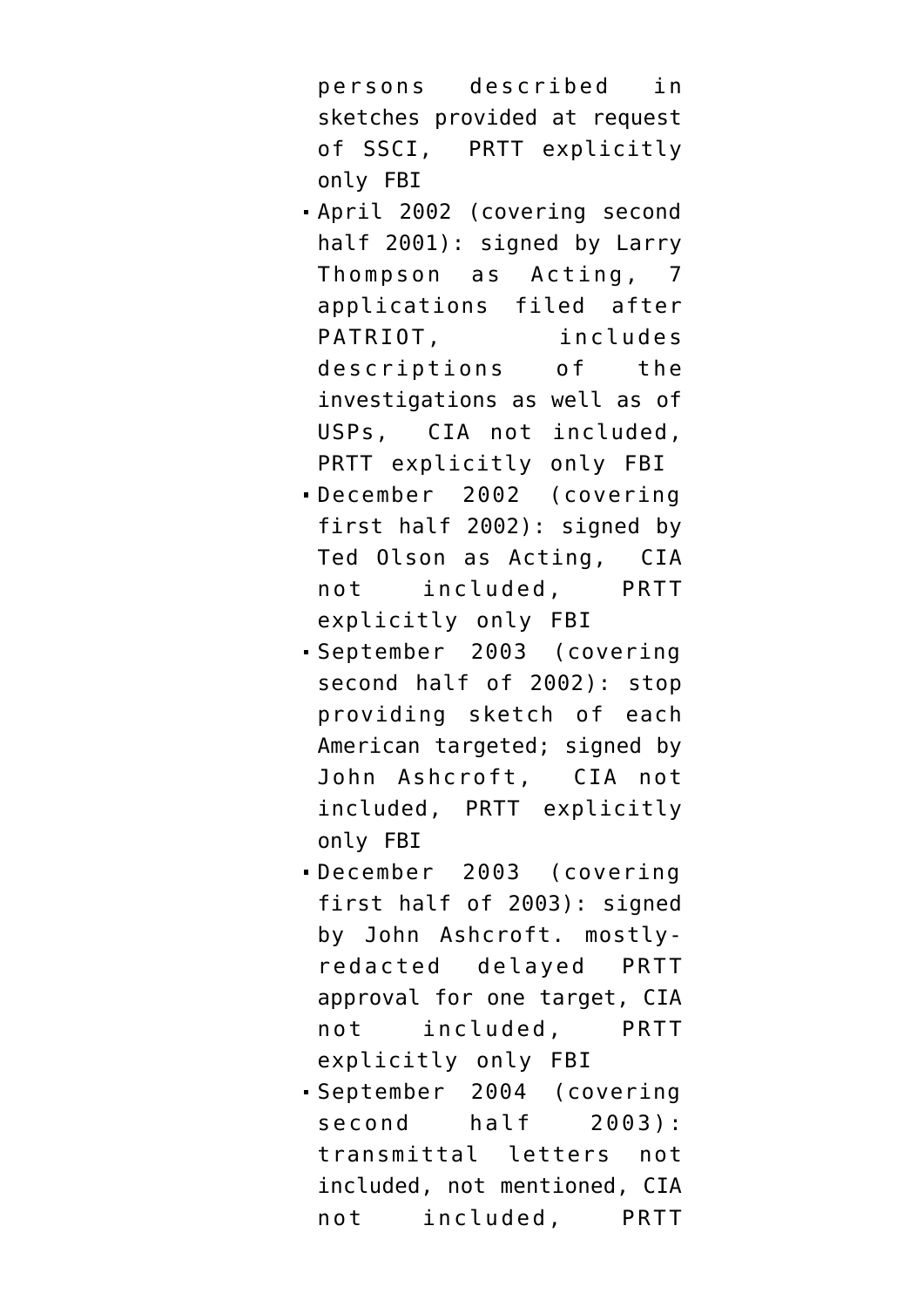explicitly only FBI

- [December 2004](https://www.epic.org/foia/doj/pen-reg-trap-trace/008.%2023%20December%202004%20SAR%20%5BPRTT%20pages%5D-OCR.pdf) (covering first half 2004): transmittal letters signed by AAG, first modifications, CIA not included, PRTT explicitly FBI and NSA
- [June 2005](https://www.epic.org/foia/doj/pen-reg-trap-trace/009.%20June%202005%20SAR%20%5BPRTT%20pages%5D-OCR.pdf) (covering second half 2004): transmittal letters not included, not mentioned, modifications, the following report says that this report described combined orders, but that part is redacted (there is one footnote with a 7E exemption), CIA not included, PRTT not explicitly FBI and NSA
- [December 2005](https://www.epic.org/foia/doj/pen-reg-trap-trace/010.%2029%20December%20SAR%20%5BPRTT%20pages%5D-OCR.pdf) (covering first half 2005): transmittal by AAG, definition of aggregate to include corporation etc, "at least" aggregate number, combined orders, modifications, CIA not included, PRTT not explicitly FBI and NSA
- [July 2006](https://www.epic.org/foia/doj/pen-reg-trap-trace/011.%2020%20July%202006%20SAR%20%5BPRTT%20pages%5D-OCR.pdf) (covering second half 2005) transmittal by AAG, definition of aggregate, delay from flood, "at least" aggregate number, more explicit description of combined with anticipation of end per PATRIOT, language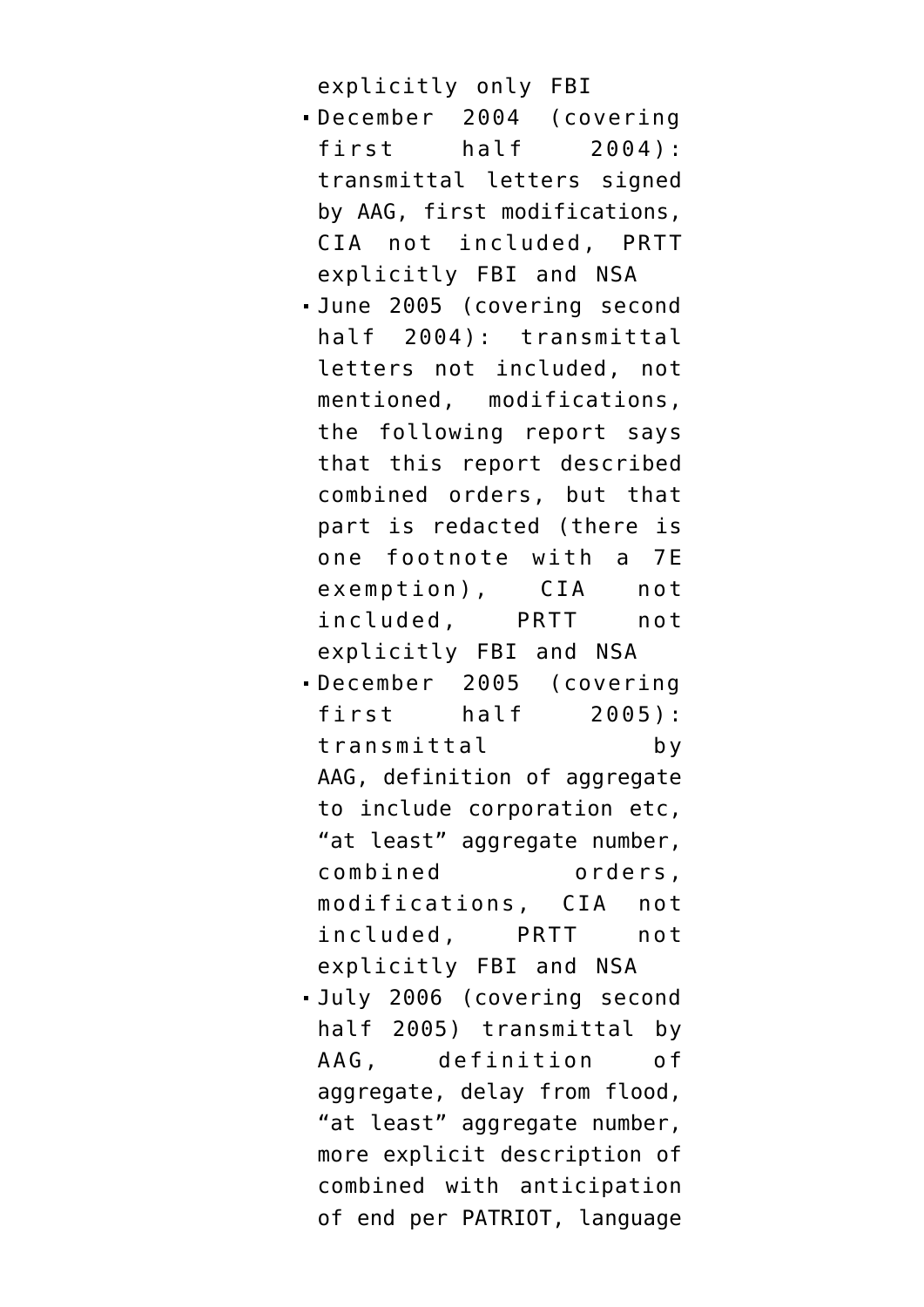on "scope of FISC jurisdiction," modifications, CIA not included, PRTT not explicitly FBI and NSA December 2006 (covering first half 2006): transmittal by Acting AAG, definition of aggregate, "at least" aggregate number, more explicit break out of combined, modifications, CIA not included, PRTT not explicitly FBI and NSA [June 2007](https://www.epic.org/foia/doj/pen-reg-trap-trace/013.%20June%202007%20SAR%20%5BPRTT%20pages%5D-OCR.pdf) (covering second half 2006): transmittal letters not included, language on modifications and explanation for rise in number, reorganization of OIPR, footnote on some people listed (probably under trad FISA) may be targets of PRTT, no USP numbers broken out, include all 3 agencies with NSA and FBI PRTT numbers combined, modifications [December 2007](https://www.epic.org/foia/doj/pen-reg-trap-trace/014.%20December%202007%20SAR%20%5BPRTT%20pages%5D-OCR.pdf) (covering first half 2007): transmittal letters not included, "at least" number, modifications, include all 3 agencies, with FBI and NSA combined for PRTT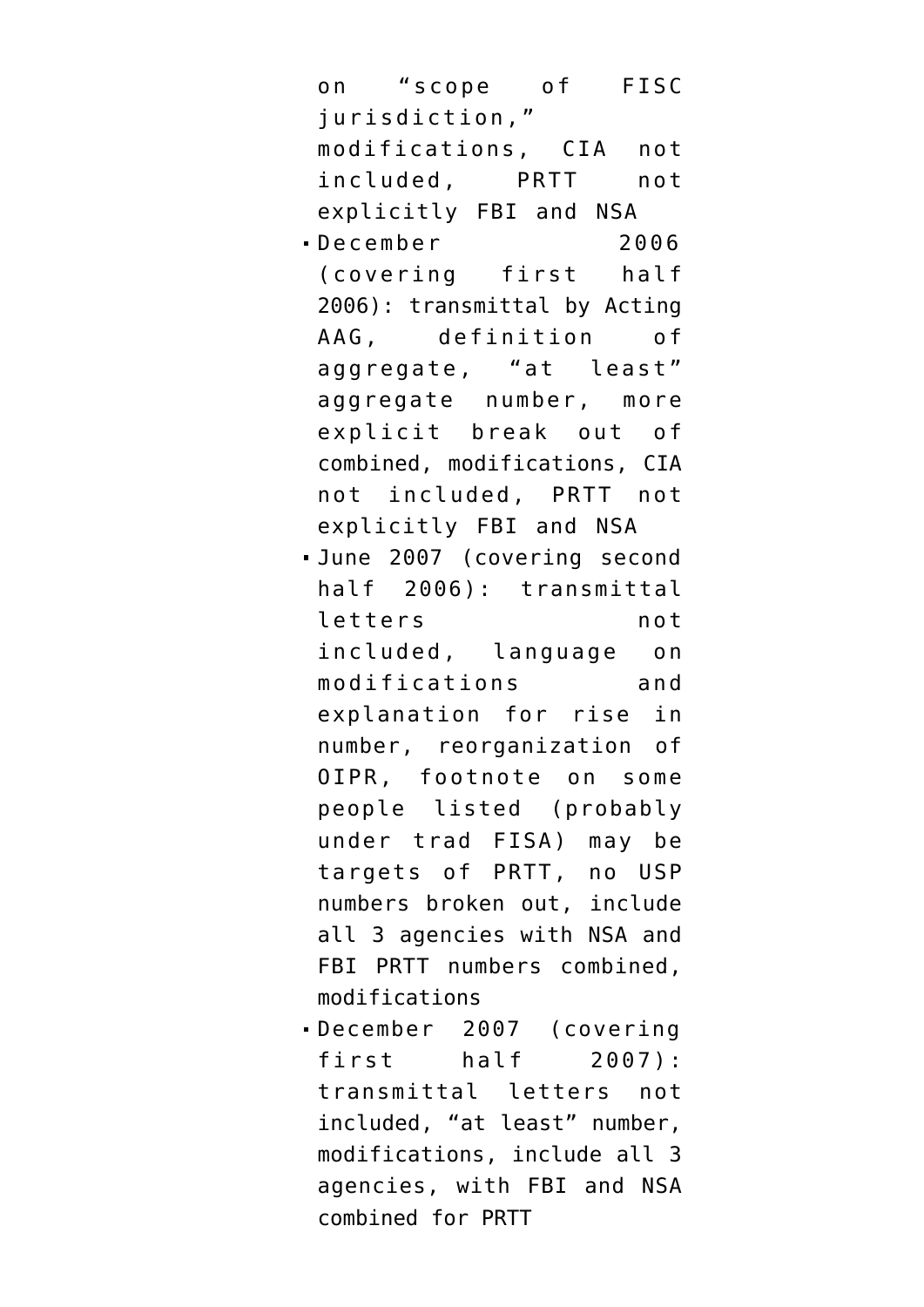- [June 2008](https://www.epic.org/foia/doj/pen-reg-trap-trace/015.%20June%202008%20SAR%20%5BPRTT%20pages%5D-OCR.pdf) (covering second half 2007): transmittal letters not included, "at least" number, modifications, include all three agencies, with FBI and NSA combined for PRTT
- [December 2008](https://www.epic.org/foia/doj/pen-reg-trap-trace/016.%20December%202008%20SAR%20%5BPRTT%20pages%5D-OCR.pdf) (covering first half 2008): transmittal letters not included, "at least" number, last modifications, include all 3 agencies, with FBI and NSA combined for PRTT
- [June 2009](https://www.epic.org/foia/doj/pen-reg-trap-trace/017.%20June%202009%20SAR%20%5BPRTT%20pages%5D-OCR.pdf) (covering second half 2008): transmittal letters not included, no more "at least" number, no modifications, include all 3 agencies, with FBI and NSA combined for PRTT
- [December 2009](https://www.epic.org/foia/doj/pen-reg-trap-trace/018.%20December%202009%20SAR%20%5BPRTT%20pages%5D-OCR.pdf) (covering first half 2009): transmittal letters not included, supplemental order, include all 3 agencies, with FBI and NSA combined for PRTT
- [June 2010](https://www.epic.org/foia/doj/pen-reg-trap-trace/019.%20June%202010%20SAR%20%5BPRTT%20pages%5D-OCR.pdf) (covering second half 2009): transmittal letters not included, adjust targeted number for previous period (perhaps without explanation), include all 3 agencies with FBI and NSA combined for PRTT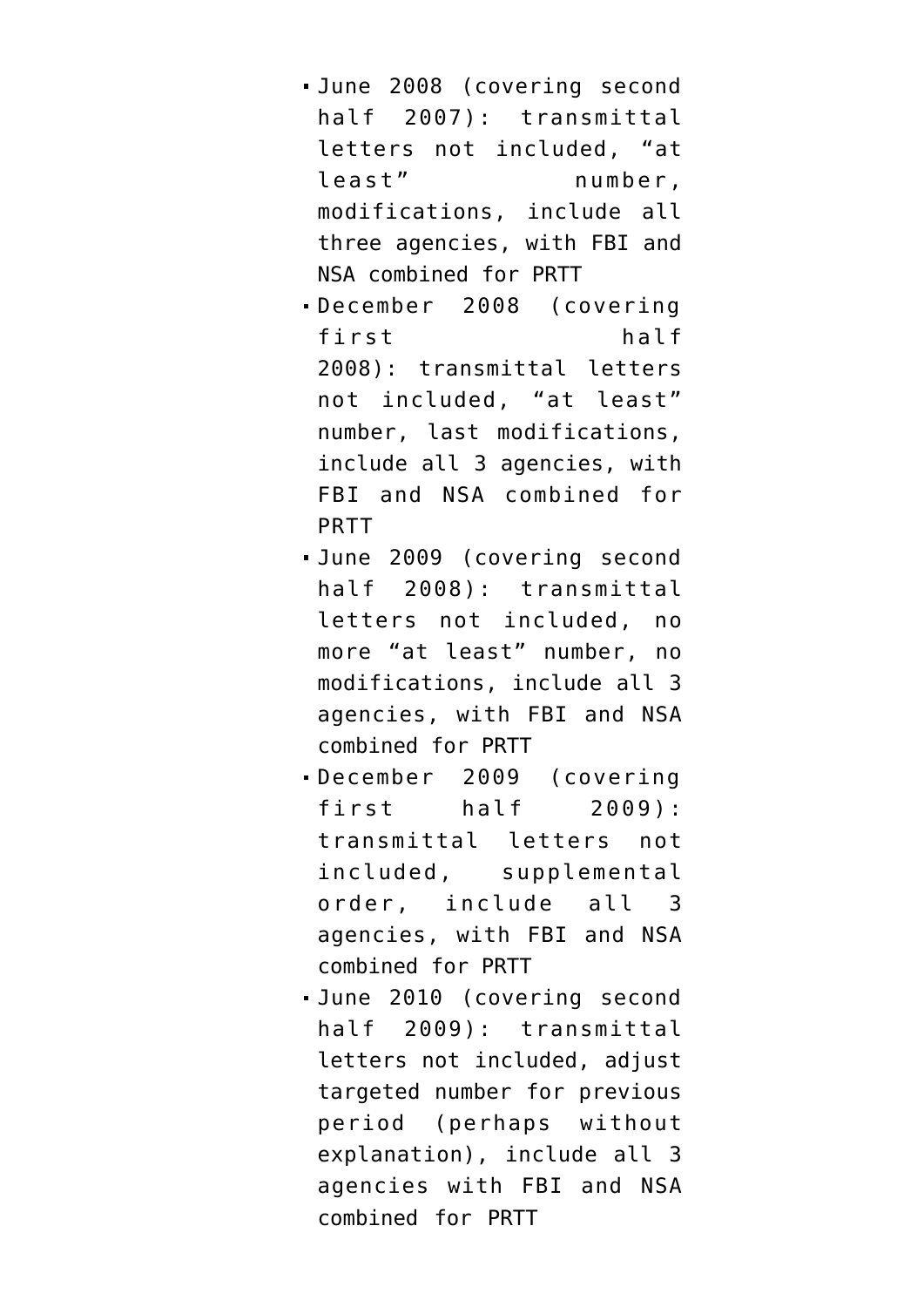- [December 2010](https://www.epic.org/foia/doj/pen-reg-trap-trace/020.%20December%202010%20SAR%20%5BPRTT%20pages%5D-OCR.pdf) (covering first half 2010): transmittal letters not included, note one not considered util following period, break out FBI application, no NSA application to FISC
- [June 2011](https://www.epic.org/foia/doj/pen-reg-trap-trace/021.%20June%202011%20SAR%20%5BPRTT%20pages%5D-OCR.pdf) (covering second half 2010): transmittal letters not included, introduction of "named US persons" category, one NSA denied in part (probably July Bates opinion), one approved, mention of compliances meetings with telecoms
- [December 2011](https://www.epic.org/foia/doj/pen-reg-trap-trace/022.%20December%202011%20SAR%20%5BPRTT%20pages%5D-OCR.pdf) (covering first half 2011): transmittal letters not included, redaction of number and "named" in US persons targeted in narrative section, 4 approved outside reporting period, 3 NSA PRTT approved
- [June 2012](https://www.epic.org/foia/doj/pen-reg-trap-trace/023.%20June%202012%20SAR%20%5BPRTT%20pages%5D-OCR.pdf) (covering second half 2011): transmittal letters not included, redaction of number and "named" in US persons targeted in narrative section, and numerical breakout, 4 earlier FBI applications approved, 1 NSA PRTT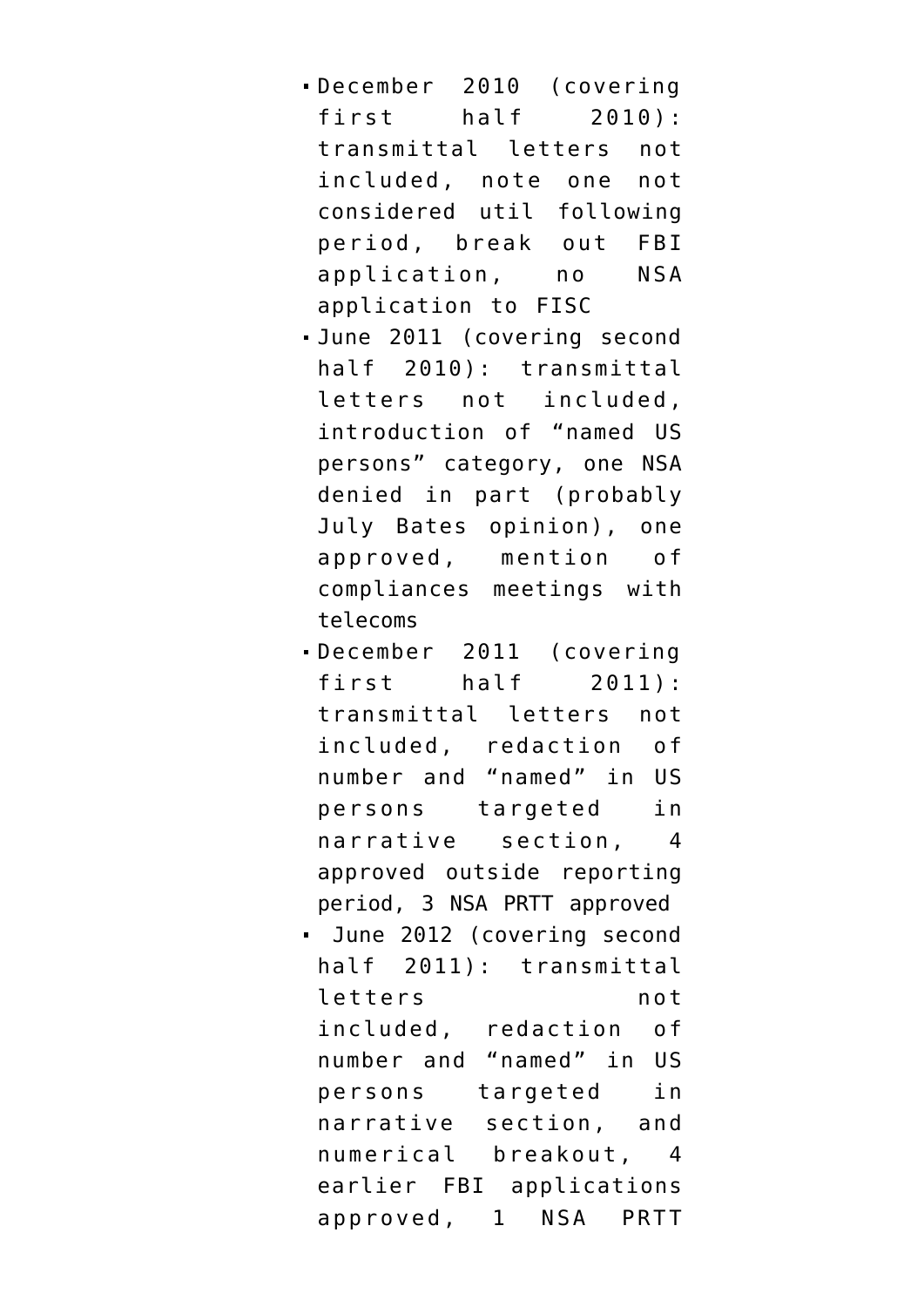approved (somewhere something in 2011 must have been withdrawn, given the approved numbers)

- [December 2012](https://www.epic.org/foia/doj/pen-reg-trap-trace/024.%20December%202012%20SAR%20%5BPRTT%20pages%5D-OCR.pdf) (covering first half 2012): transmittal letters not included, number and "named" unredacted (including for previous period), no NSA application submitted
- [June 2013](https://www.epic.org/foia/doj/pen-reg-trap-trace/025.%20June%202013%20SAR%20%5BPRTT%20pages%5D-OCR.pdf) (covering second half 2012 and submitted after first Snowden leaks): transmittal letters not included, number and "named" unredacted, no NSA application submitted

Here's an explanation of what I make of these details:

## **How you count US persons**

Throughout this reporting requirement, DOJ has been obligated to include the number of US persons targeted. How it has done so has varied by period. Here's how it breaks out by reporting period (I'm doing it this way so we can match it up to known techniques).

July 2000 through December 2001: US person subjects of investigation described by sketch but not broken out by number

January 2002 through June 2002: US person targets identified by number and sketch

July 2002 through December 2004: US person targets identified by number "who were targeted"; sketches replaced by general language about First Amendment review

January 2005 through June 2006: Orders include a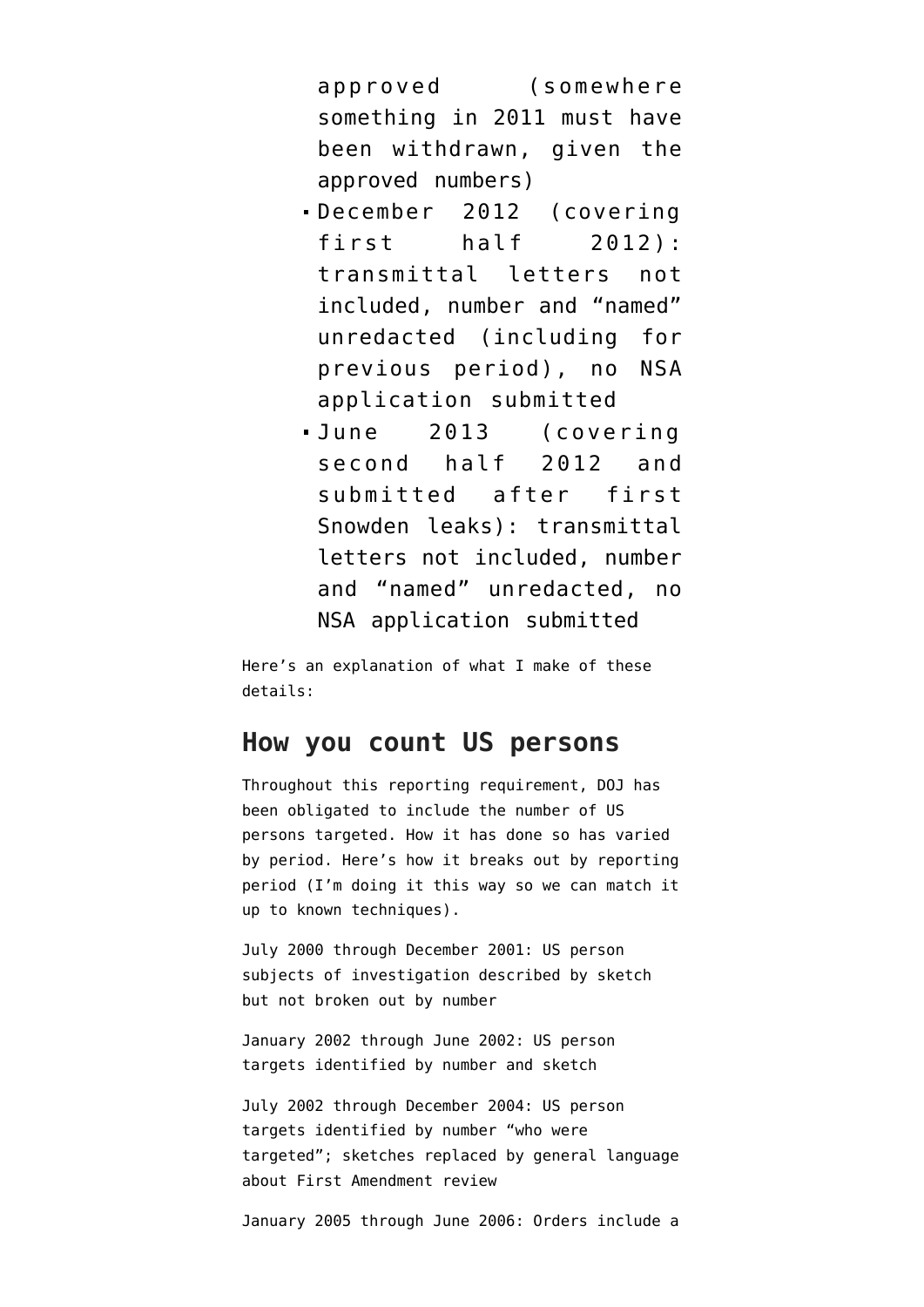definition of aggregate that includes corporations and other non-individual legal persons, these orders provided an "at least" aggregate number (with a footnote explaining why that is redacted). This method covers most of the reports during the "combined" period. Update: The [DOJ IG Report on Section 215 use in](http://www.justice.gov/oig/special/s0803a/final.pdf) [2006](http://www.justice.gov/oig/special/s0803a/final.pdf) may explain some of this: for 215 orders in this period, FBI did not count the requested records of non-subjects, which would likely apply to combined orders.

July 2006 through December 2006: This report includes no discernible US person breakout.

January 2007 through June 2008: These reports used an "at least" number to count US persons.

July 2008 through June 2010:This period included exact numbers for USP targets, and also no longer includes modifications (which often are minimization procedures).

July 2010 through December 2012: This period uses "named US persons" as a reporting category, and to the extent it's relevant, breaks out the NSA orders.

Note, some of the differential reporting (such as the "aggregate" language for the period before Congress got briefed on the bulk PRTT) to be get around informing Congress of certain collections. Some–such as the apparently stillcurrent "named USP" suggests there's a lot of incidental collection the government doesn't count (which would be likely in the use of stingrays, though the prior use of target could be done there too).

## **The Agencies**

Note the variation in agencies named, with PRTT being listed as FBI only, then being listed as NSA and FBI, then all government, then both again, and finally, broken out by agency. This likely stems most significantly from efforts to hide that they were using PRTT for the dragnet, then incorporation of NSA into the FBI dragnet